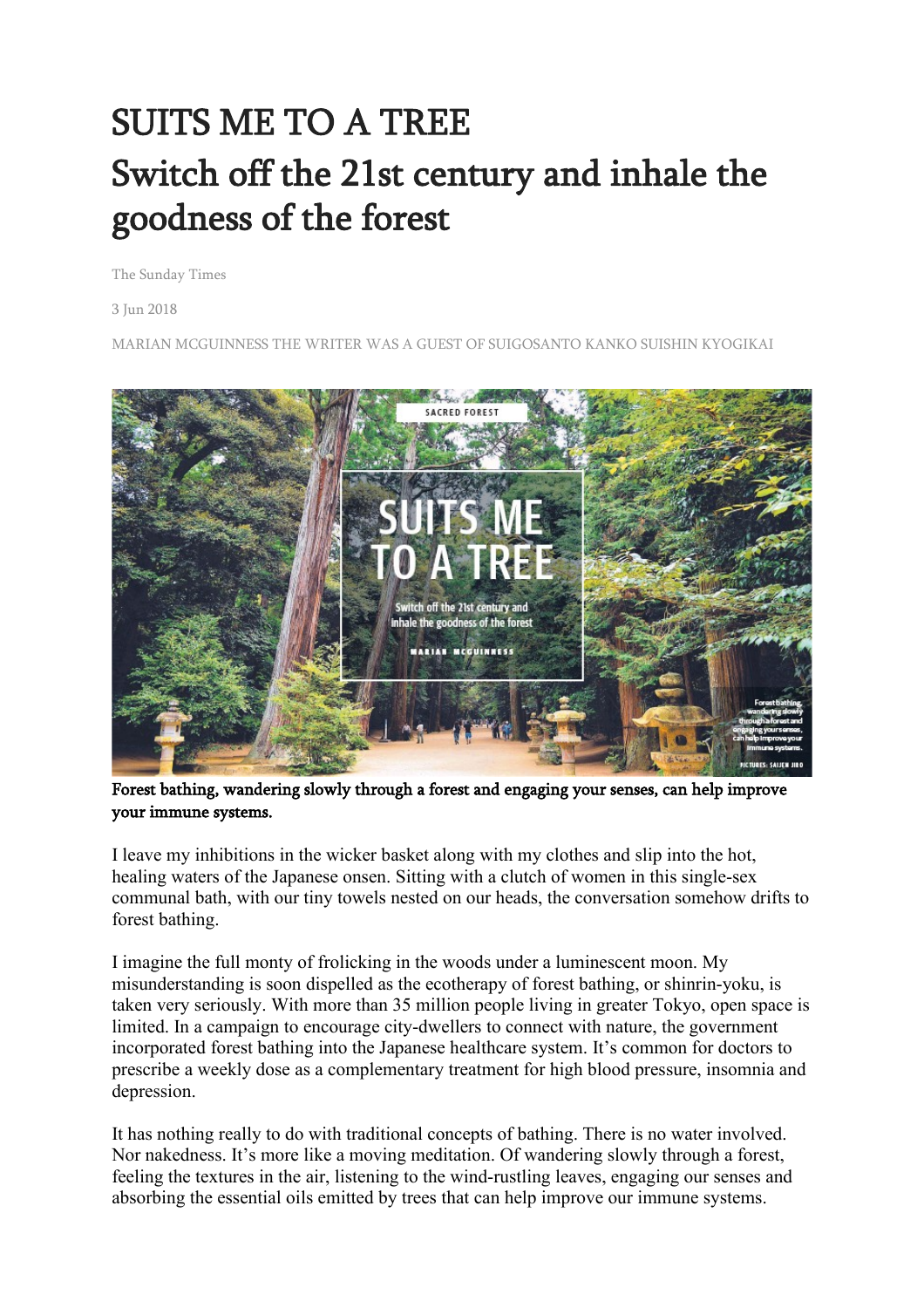A 2010 study at Chiba University found that a dose of shinrin-yoku had far-reaching physical, emotional and spiritual benefits.

So, it's time to wander and pause; to digitally detox and allow my 2D screen-weary eyes to look 3D long distance. Taking a mini break from Tokyo, I head north to the sacred forest of Kashima Jingu. And there's plenty to wander and ponder with 70ha of cedar forests, ponds and a deer park.

Volunteer guides Tanaka and Maeno greet me at the entrance. Just like the cleansing ritual of onsen bathing, we purify ourselves at the small pavilion called the temizuya. We scoop water into our left palms, rinse our mouths and wash our left palms again. I am now ready to metaphorically immerse myself in the balm of the forest.

"Feel the air change and sense the spiritual energy," Tanaka enthuses as we stand beneath the mighty cedar torii. "We are now separating ourselves from the everyday world and entering the sacred world."

He explains the origin of the torii. "The sun goddess hid herself in a cave and the world became dark. The other gods had to make the sun goddess come out, so they set a cockerel on a perch and as it crowed, the sun goddess appeared. Torii actually means bird perch."

We continue our walk beneath the vermilion Romon Gate and stop outside the haiden (hall of worship). Following my guides, I bow twice, clap twice and bow again, to show my respect. As we wander the winding gravel paths fringed with ferns and moss-knuckled tree roots that are overhung by cedar, cypress and cherry trees, I breathe deeply to inhale their goodness, and look up for the kami (spirits) who are believed to live there. One thing I notice is how massive tree branches are supported by elaborate bamboo scaffolding. Tanaka explains that all trees must be preserved.

It's a day of celebration at Kashima Jingu. Children are dressed in their finest kimonos and are purified in ceremonies to gain protection from the deities. The children are given fortunes written on paper. If it's a good fortune, they take it home, but if it's bad, they tie it to a branch where the fortune returns to the gods.

Shintoism is at the core of Japanese culture. Legend says that the first Japanese emperor, Jimmu, founded this site more than 2600 years ago. It is one of the three great shrines of the East that form a triangle; the area within believed to be filled with spiritual energy. Enshrined here is Takemikazuchi, the god of warriors and victory. It became a sacred place for samurais and shoguns to worship at dawn where they faced east to feed on the cosmic powers radiating from the sun goddess. The thought of walking these same warrior steps and feeding on the same cosmic energy, fills me with awe.

The paths are studded with wooden posts engraved with the traditional form of Japanese poetry, haiku. Matsuo Basho, the great master of Haiku, was born into a samurai family. In 1687, he visited the Kashima shrine. There's more time to contemplate as my guide, Maeno, fingers the haiku and interprets it:

*on the withered branch crow crouching there dusk in autumn*